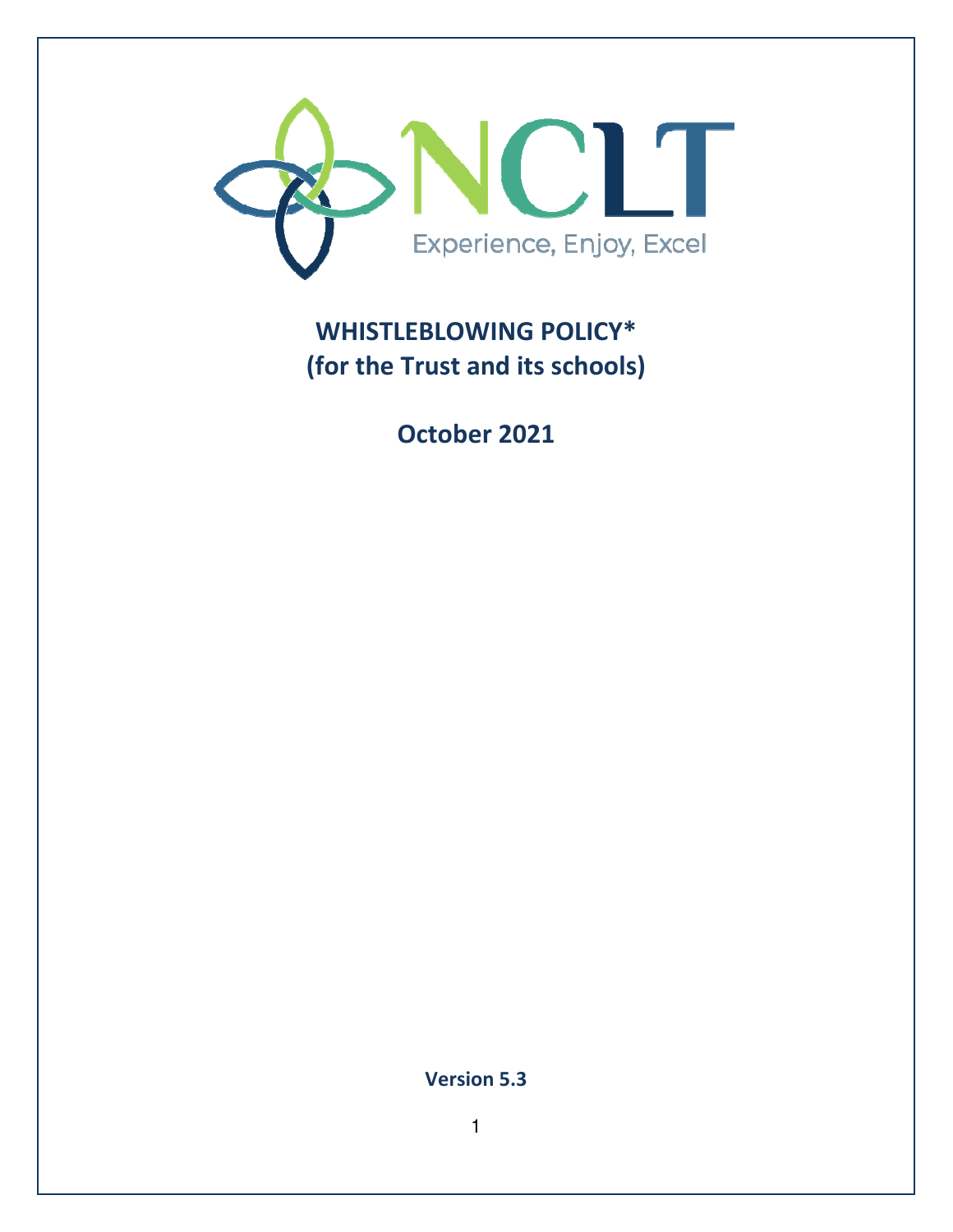### **Whistleblowing Policy**

#### **1. Introduction**

- 1.1 The Trustees of North Cornwall Learning Trust (NCLT) is committed to the highest possible standards of openness, probity and accountability. In line with that commitment we expect employees who have serious concerns about any aspect of the trust's work to come forward and voice those concerns.
- 1.2 This procedure makes it clear that you can do so without fear of victimisation, subsequent discrimination or disadvantage. It is intended to encourage and enable employees to raise serious problems within the Trust or any of its schools rather than overlooking a problem or "blowing the whistle" outside.
- 1.3 This procedure has been discussed with the relevant trade unions and professional organisations and has their support.
- 1.4 The Board of Trustees will appoint a Trustee with specific responsibility for this procedure, as will the schools. Please see appendix 1.
- 1.5 Whistleblowing is not the same as grievance. Please see section 10.

#### **2 Aims and scope of this procedure**

2.1 This procedure aims to:

- encourage you to feel confident in raising serious concerns and to question and act upon concerns about practice
- provide avenues for you to raise those concerns and receive feedback on any action taken
- ensure that you receive a response to your concerns and that you are aware of how to pursue them if you are not satisfied
- reassure you that you will be protected from possible victimisation if you have a reasonable belief that you have made any disclosure in good faith.
- 2.2 The procedure is intended to supplement, rather than to replace, the existing complaints, disciplinary and grievance procedures as laid down elsewhere. It is intended to cover serious concerns that fall outside the scope of other procedures and may relate to something which:
	- is against the Trust/School's policies and procedures, or
	- falls below established standards of practice, or
	- amounts to improper conduct, including something you believe may be:
		- o against the law
		- o a Health and Safety risk
		- o damaging to the environment
		- o misuse of public money
		- o corruption or unethical conduct
		- o abuse of clients or service users

#### **3 Confidentiality**

3.1 All concerns will be treated in confidence and every effort will be made to protect your identity if you so wish. At the appropriate time, however, you may need to provide a statement or act as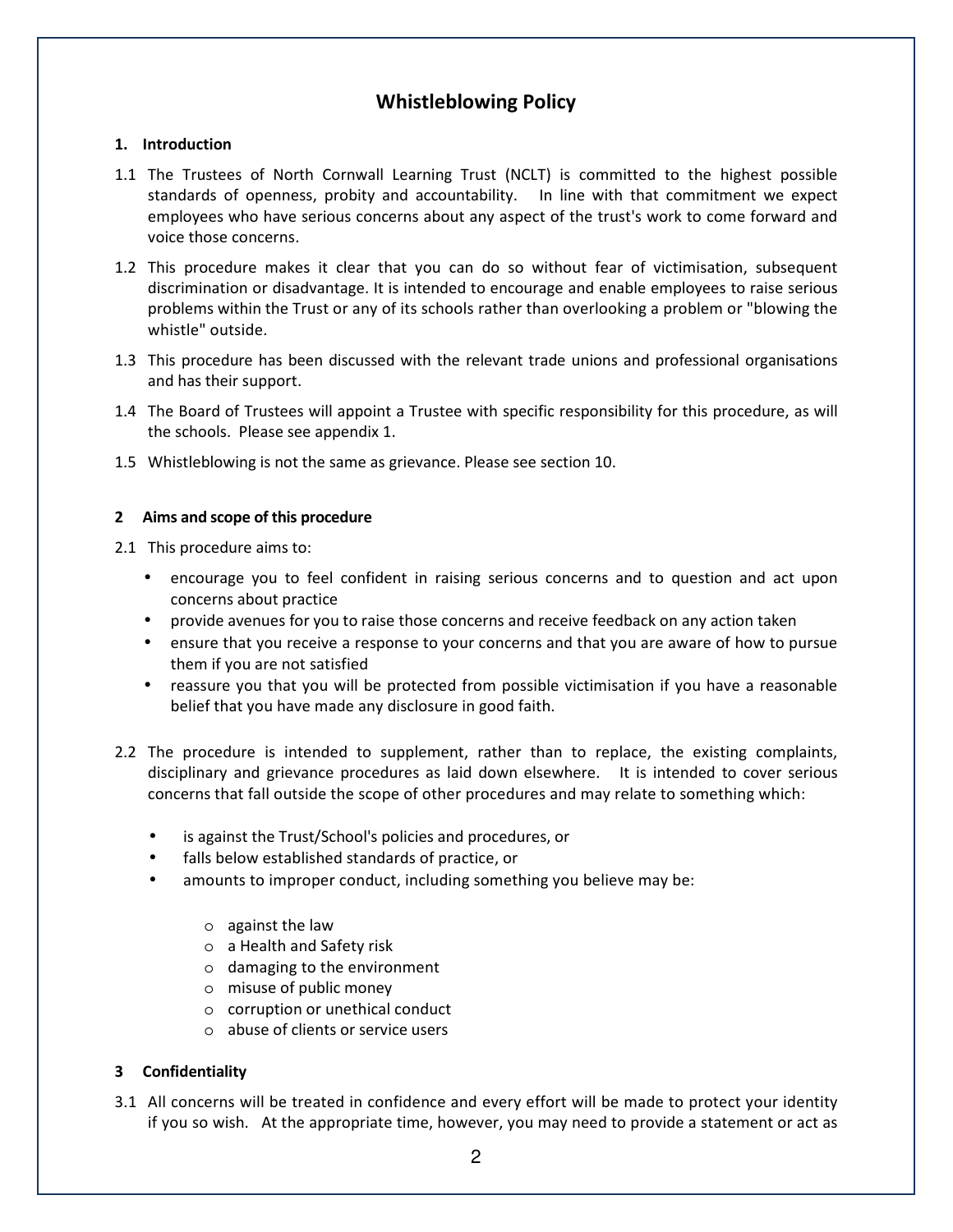a witness and will be expected to co-operate fully with the investigation and disclose all relevant information.

#### 4 **Anonymous allegations**

- 4.1 This procedure encourages you to put your name to your concern as anonymous allegations may often be difficult to substantiate/prove.
- 4.2 Concerns expressed anonymously are much less powerful but will be investigated unless the Whistleblowing Governor/Trustee in consultation with the Chair of Governors/Chair of Trustees agrees there is insufficient evidence to proceed.

#### **5 Untrue allegations**

5.1 If you raise a concern in good faith, but it is not subsequently confirmed by the investigation, no action will be taken against you. If, however, you make an allegation frivolously, maliciously or for personal gain, disciplinary action may be taken against you.

#### **6 How to raise a concern**

- 6.1 As a first step you should normally raise concerns with your Head of Dept/line manager and inform him/her you are using this procedure. However, the Governors/Trustees recognise that on occasion this may not be appropriate.
- 6.2 A number of alternative contacts may be appropriate depending on the nature of the concern. For example, you could approach a more senior manager in the school such as the Headteacher or Deputy Headteacher or any school Governor. It may be appropriate to contact a Trustee or Trust Member with your concerns. Concerns may be raised verbally or in writing.
- 6.3 Although you are not expected to prove beyond doubt the truth of your concerns, you will need to demonstrate that you have reasonable grounds to raise them.
- 6.4 Where employees fail to report their concerns they may become themselves implicated and consequently the Governors/Trustees may treat failure by an employee to report such matters as a serious matter which could lead to disciplinary action.
- 6.5 You may wish to obtain assistance in putting forward your concern from a Trade Union representative or a colleague. You may choose to be represented by a Trade Union representative or colleague at any meetings which are required.

#### **7 How the governing body/Board of Trustees will respond**

- 7.1 In order to protect individuals and the Governors/Trustees initial enquiries will be made to decide whether an investigation is appropriate and, if so, what form it should take. Concerns or allegations which fall within the scope of specific procedures (for example Child Protection issues) will normally be referred for consideration under those procedures.
- 7.2 The person with whom you have raised your concern will inform the relevant Governor/Trustee of the facts. The Governor/Trustee will write to you, within ten working days with the following:
	- acknowledgement that the concern has been received
	- an indication of how the concern will be dealt with
	- an estimate of how long it will take to provide a full response
	- whether any initial enquiries have been made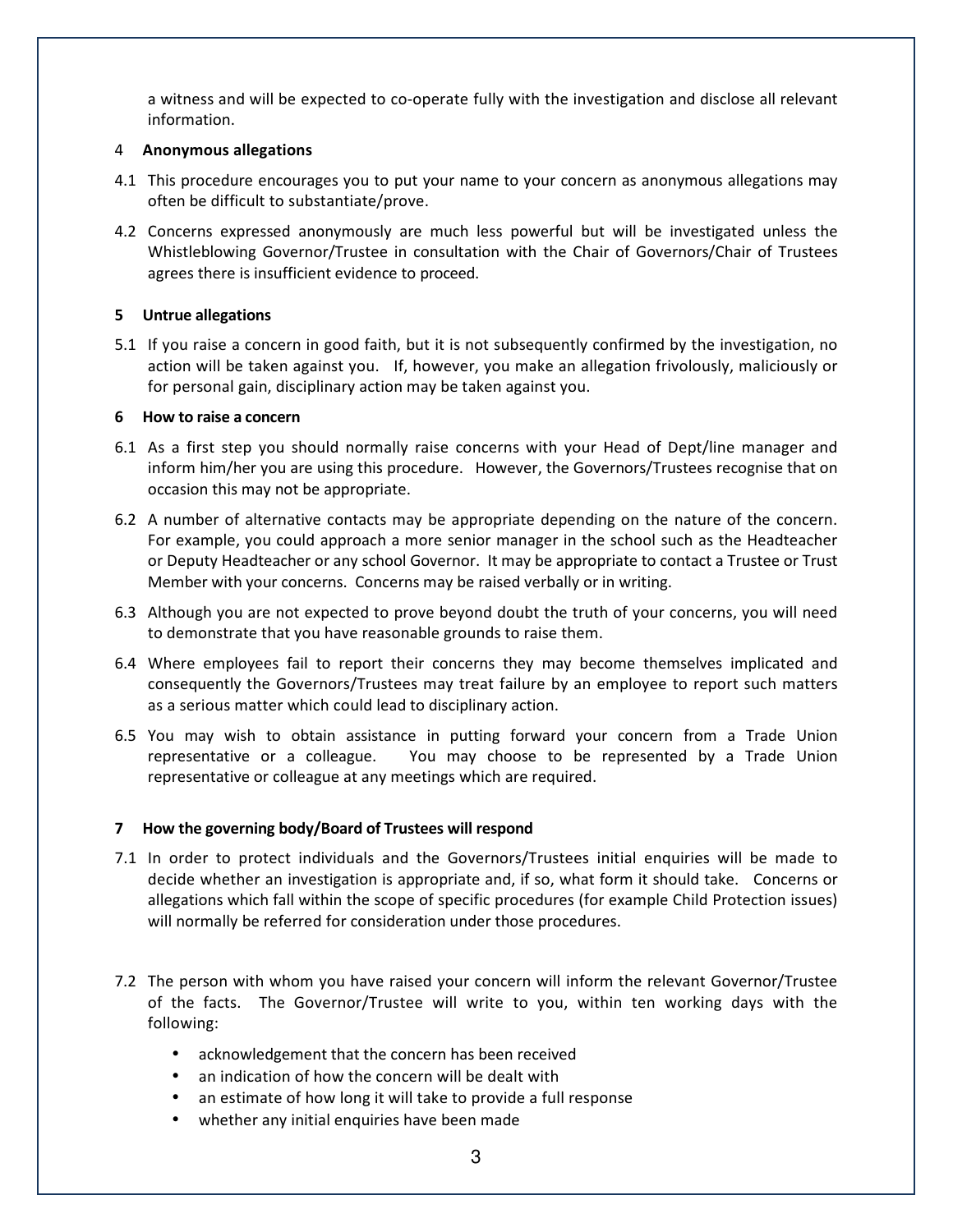- whether further investigations will take place, and if not, why not.
- 7.3 The Governors/Trustee will inform you in writing of the outcome of any investigation, or any action taken, subject to the constraints of confidentiality and the law.

#### **8 The Responsible Governor**

8.1 The School's Responsible Governor has overall responsibility for the maintenance and operation of this policy within the school. That Governor will maintain a record of concerns raised and the outcomes and will report as necessary to the Governing body. The recording and reporting procedure will be in a form which ensures your confidentiality. The same applies at Trust Board level.

#### **9 How the matter can be taken further**

- 9.1 This procedure is intended to provide you with a route within the School/Trust to raise concerns but if you do not feel your concern has been addressed adequately you may raise it with an independent body such as one of the following:
	- the ESFA
	- your Trade Union
	- your local Citizens Advice Bureau
	- a relevant professional body or regulatory organisation
	- a relevant voluntary organisation
	- the police
	- the Local Government Ombudsman
- 9.2 You have a duty to the School not to disclose confidential information. This does not prevent you from raising concerns with an independent body referred to above, or Public Concern at Work (telephone number 020 7404 6609) or more information is available at http://www.pcaw.co.uk/, a registered charity which advises on serious malpractice within the workplace in accordance with the provisions of the Public Interest Disclosure Act 1998.

#### **10 Whistleblowing or grievance?**

10.1 A grievance occurs when an employee has a problem, complaint or concern relating to their employment. This is in contrast to whistleblowing which is to do with public concern at work where a worker tells their employer, regulator, customers, police or the media about a dangerous or illegal activity that is happening in the workplace.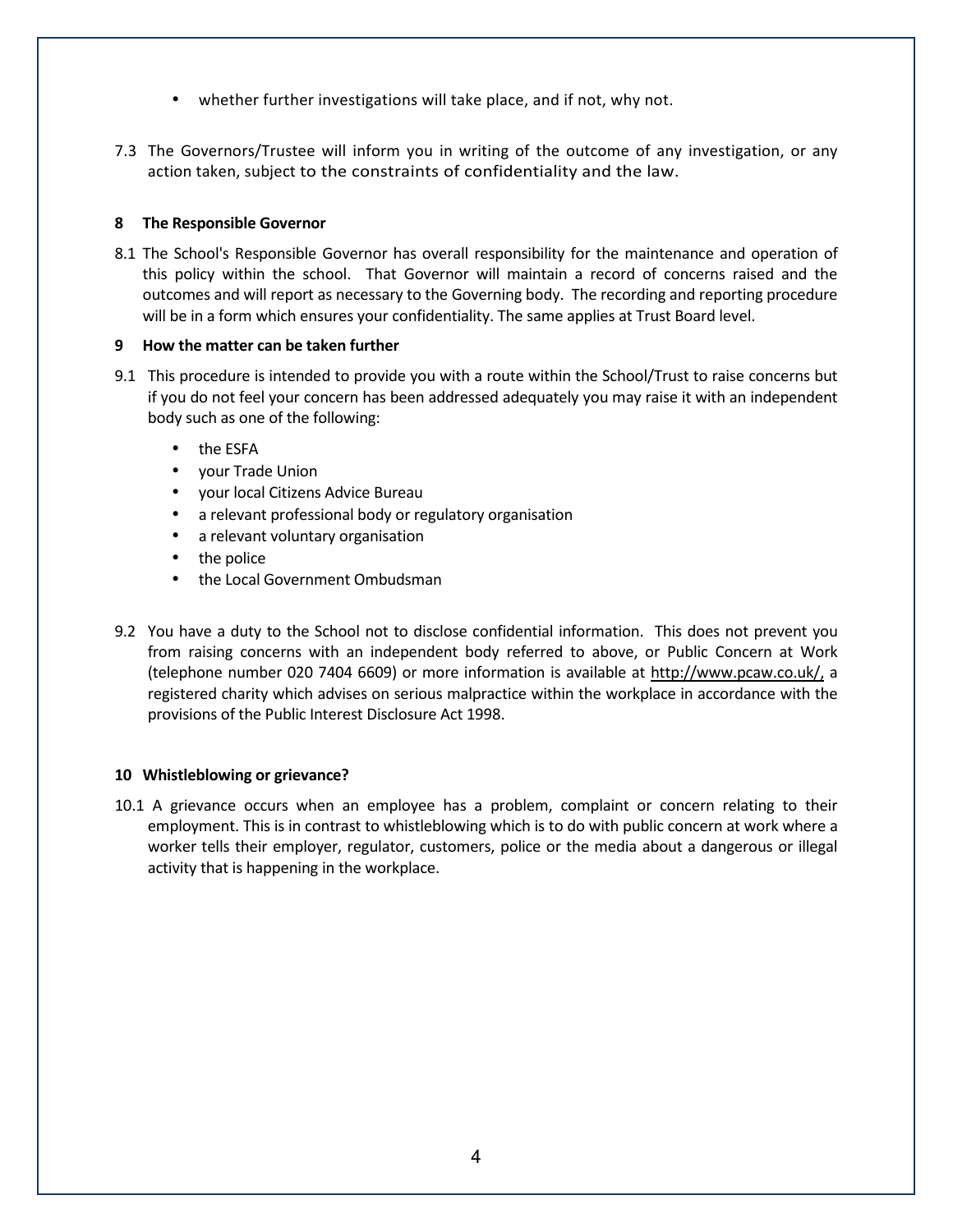Appendix 1

## Those responsible for whistleblowing for 2021-22 are:

| <b>North Cornwall</b><br><b>Learning Trust</b><br>Working Together for Local Children | Trustee for the NCTL            | <b>Ruth Krolik</b>    |
|---------------------------------------------------------------------------------------|---------------------------------|-----------------------|
| CAMELFORD                                                                             | Camelford School Governor       | Liz Biscombe          |
|                                                                                       | Otterham School Governor        | Rachael Quinn         |
|                                                                                       | Sir James Smith School Governor | Aaron Scawn           |
|                                                                                       | <b>St Breward Governor</b>      | Dawn Hamilton-Barrett |
|                                                                                       | St Teath Governor               | Emma Davoust Zangari  |